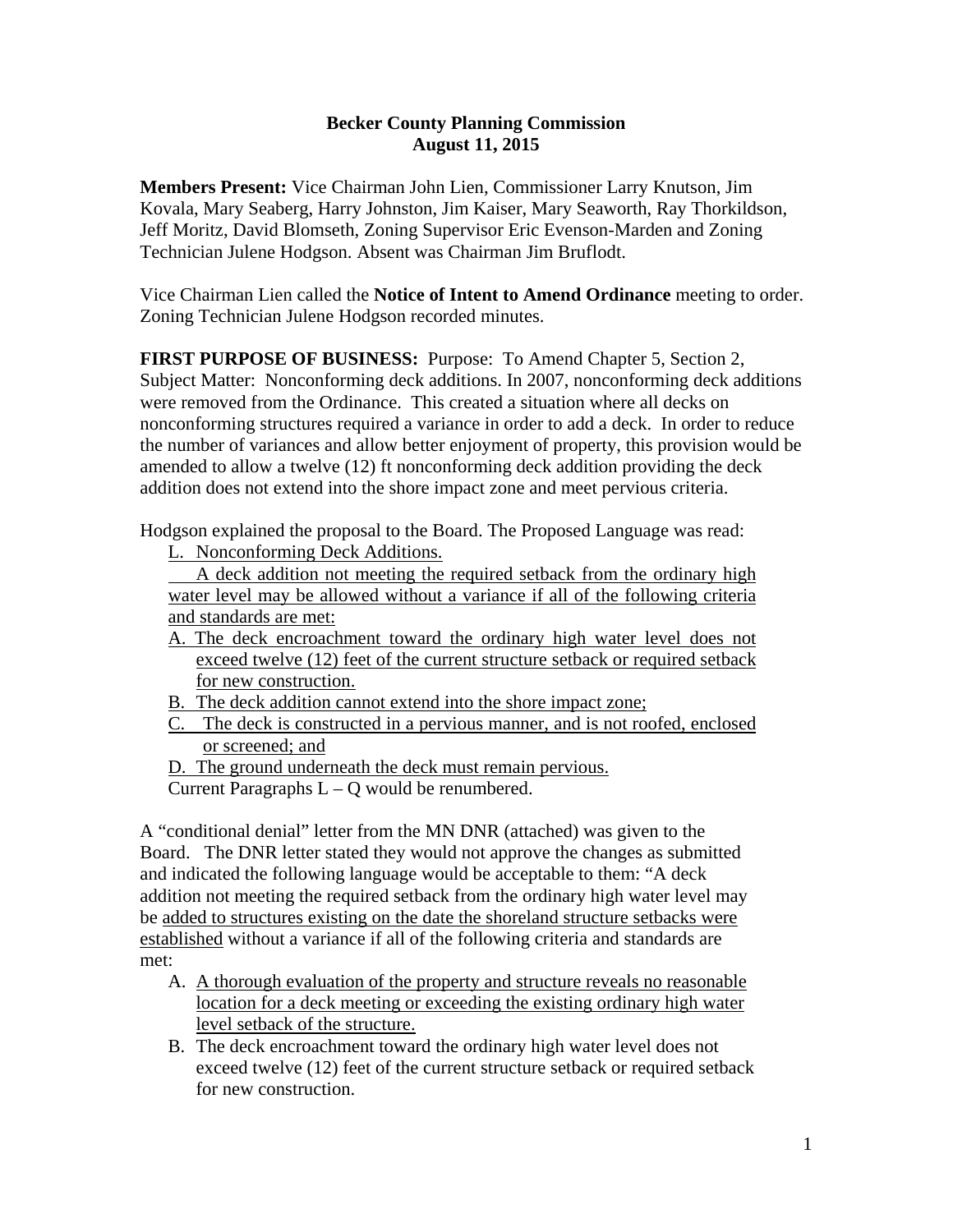- C. The deck addition cannot extend into the shore impact zone;
- D. The deck is constructed in a pervious manner, and is not roofed, enclosed or screened; and
- E. The ground underneath the deck must remain pervious. "

No one spoke in favor of the proposal. John Postovit, Becker County COLA, spoke against the proposal. He discussed the letter he had previously submitted to the Planning Commission members outlining/summarizing COLA concerns. (a copy of the letter will be forwarded to the County Board of Commissioners.) Postovit asked if the county was interpretating the date shoreland structure setbacks were established, as 1971 (When Becker County adopted the original shoreland Ordinance) or before 2011 (when the setback was established to either be the required lake setback or the average setback plus 20 feet). Evenson-Marden stated the County Attorney indicated there is not a clear legal authority of the interpretation of the phrase "the date the shoreland structure setbacks were established" However, a good faith" argument can be made that the date that the most recent setbacks were established, 2011, seems to be supported by fact and upholds the spirt of the law. Mr. Evenson-Marden stated that the DNR will review proposed ordinance change for compliance and consistancy with state law but defers to the County in how it interpets its zoning ordinance. Mr. Evenson-Marden was asked if he felt the DNR's proposed language would change the intent of the Ordinance Review Committee's recommendation. He replied he had asked the County Attorny's office that same question and was told they did not believe the proposed language varied substancially from what they understood to be the intent of the Ordinance Review Committee. There was no other written correspondence either for or against the proposal. At this time, testimony was closed and further discussion was held. Mr. Postovit highlighted a guideance document that stated decks were impervious. Evenson-Marden stated the Becker County Ordinance currently defines decks as pervious.

Moritz stated the Board could recommend the proposed changes with the DNR ammendments added to the language. Seaberg questioned who would evaluate the property to determine if a nonconforming deck addition could be allowed. Mr. Evenson-Marden stated the Zoning office would do the evaluations during their application review process and added that proposed decks witin the shore impact zone would still be required to get a varience. There was no further discussion by the Commission.

**Motion: Seaworth made a motion to send the proposal back to the ZORC to review and/or add rewording. Moritz second. 2 in favor, 6 opposed. Motion denied. Johnston made a motion to approve the proposed changes to Amend Chapter 5, Section 2 as submitted. Knutson second with the following change: D. notwithstanding existing impervious areas below a second story deck, the ground underneath a deck must remain pervious. 7 in favor, 2 opposed. Motion carried.** 

It was asked that the DNR letter be sent to the County Board for them to discuss if they wish to add the recommended language.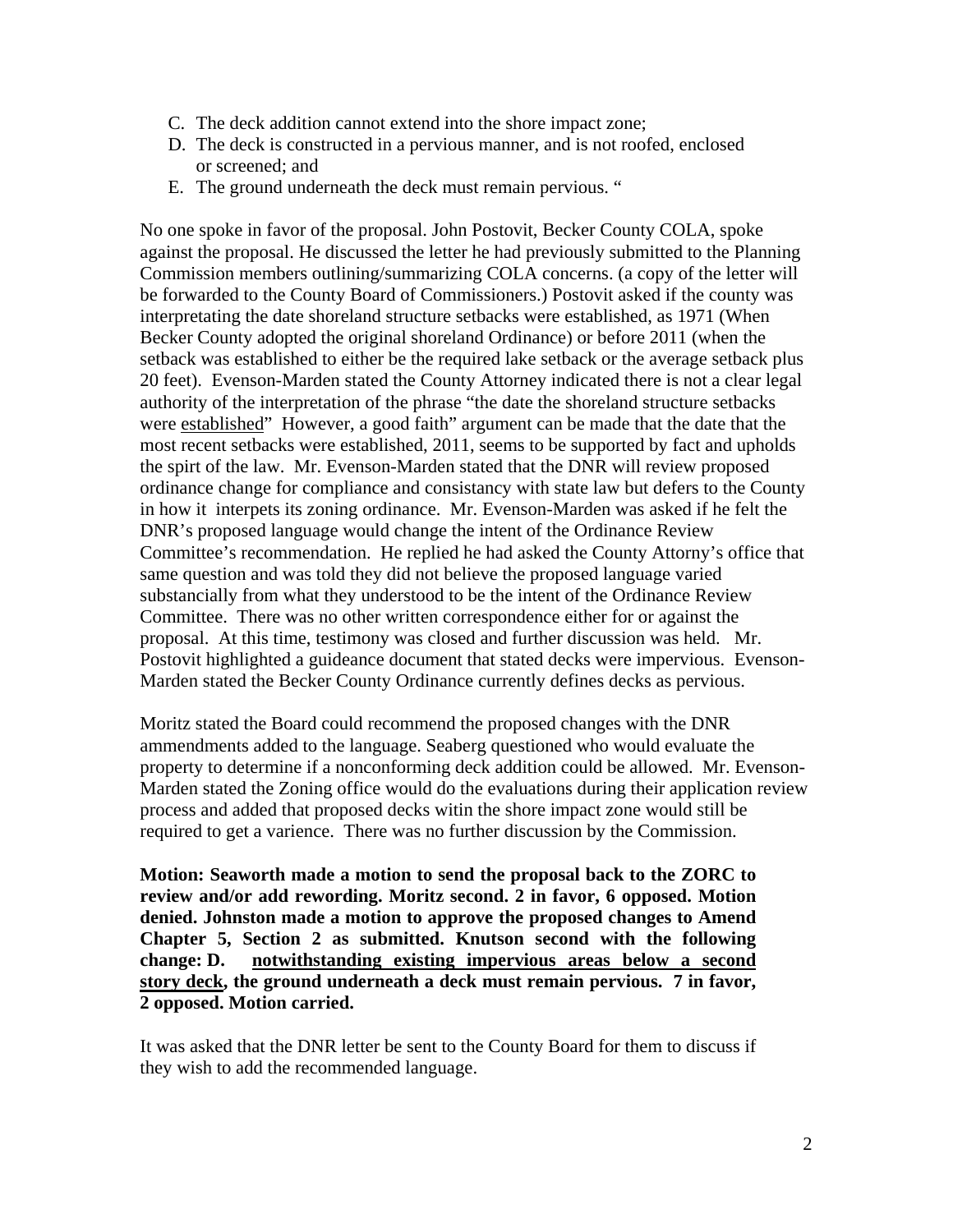**SECOND PURPOSE OF BUSINESS:** Purpose: To Amend Chapter 8, Section 5 Subject Matter: Amend Minimum Road Frontage to be consistent with Chapter 8, Section 4, which was amended in March 2012. When Chapter 8, Section 4 was amended, Section 5 was inadvertently overlooked.

Hodgson explained the proposal to the Board. The Proposed Language was read:

Section 5 Subdivision of Land

- 2. Lots.
- e. Minimum road frontage. Every lot must have at least sixty-six feet (66') of frontage on a public dedicated road or street other than an alley except that a lot created by a Surveyor's Sketch is not required to have frontage on a public road if access is provided:
- (1) with a fourteen foot  $(14^{\circ})$  wide driving surface; The easement from the property to a public road must be at least thirty-three (33) feet wide when servicing one (1) or two (2) tracts of land;
- (2) on an easement or on property owned by the developer; and The easement from the property to the public road must be at least sixty-six (66) feet wide when servicing three (3) or more tracts of land; except that this provision does not apply to property that is accessed by a forest management road; and
- (3) that access is to no more than two  $(2)$  lots. The easement from the property to the public road has a graded and serviceable driving surface.

No one spoke in favor of the application. No one spoke for or against the request. There was no written correspondence either for or against the proposal. At this time, testimony was closed and further discussion was held.

The Board agreed the language was necessary for the Ordinance to be consistent. There was no further discussion by the Commission.

## **MOTION: Seaworth made a motion to Amend Chapter 8, Section 5 as submitted. Blomseth second. All in favor. Motion carried.**

**THIRD PURPOSE OF BUSINESS:** Purpose: To Amend Chapter 8, Section 5, Paragraph J Subject Matter: Amend the number of times a parent tract can be divided by a certificate of survey. Additional tracts created before the end of the timeline established would have to be approved through a public hearing process.

Hodgson explained the proposal to the Board. The Proposed Language was read: J. Subdivision of a tract of land into three or fewer tracts. Applications involving tracts of land that are proposed to be subdivided into three (3) or fewer tracts, but are not exempt from subdivision review under Chapter 8, Section 5, subsection A.2, may be reviewed according to the procedures in this subsection. The design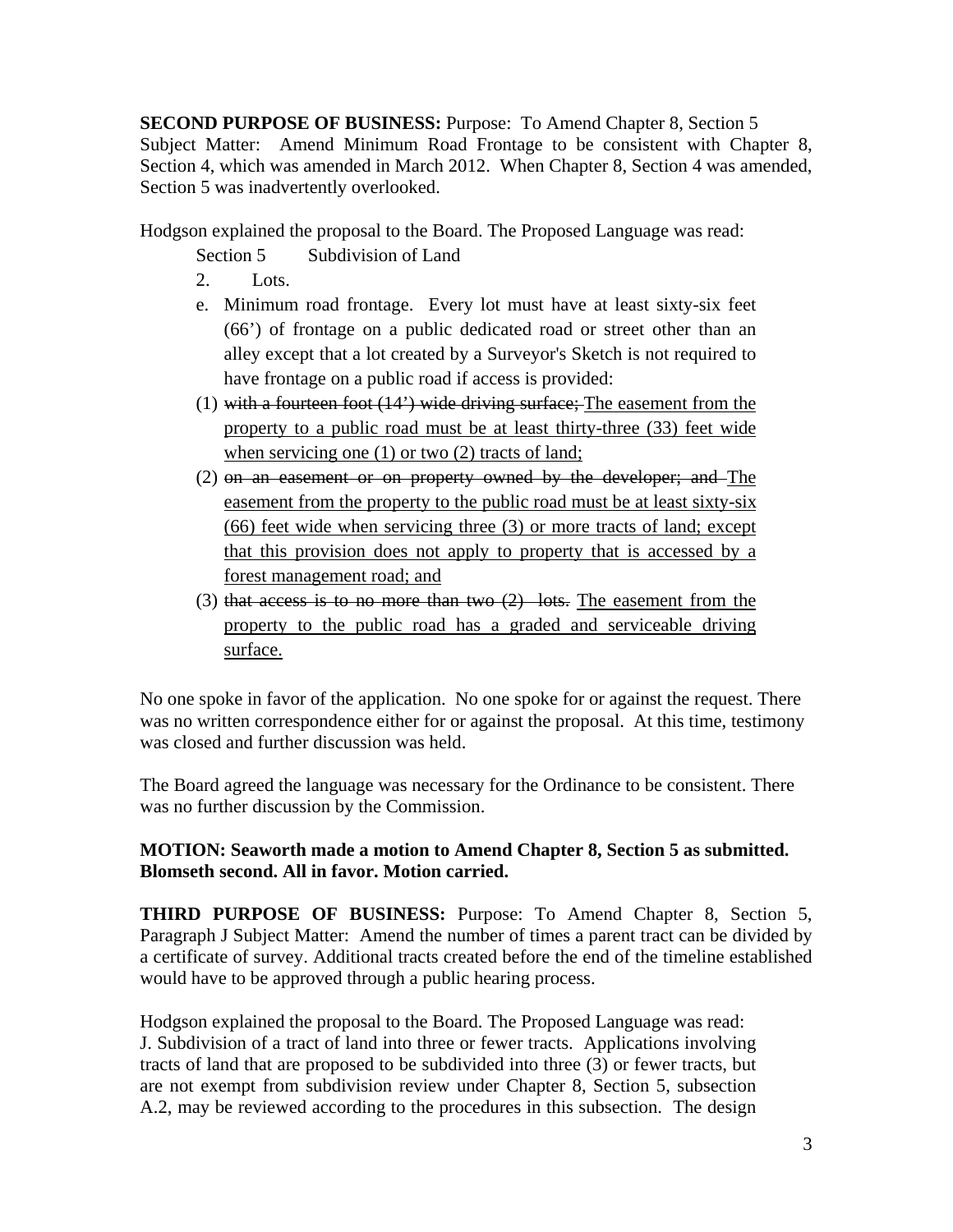of such subdivisions shall conform to the requirements of this subsection. Within a three (3) year period, a total of three (3) tracts of land may be subdivided from a parent tract by a certificate of survey. Additional tracts may be created through the public hearing process.

No one spoke in favor of the application. No one spoke for or against the request. There was no written correspondence either for or against the proposal. At this time, testimony was closed and further discussion was held.

Kaiser stated concern that even if this was approved to be added to the Ordinance, some people would still find ways to circumvent the Ordinance. A lengthy discussion was held regarding subdividing property by survey and the proposals of larger pieces of property. Kaiser stated this may possibly force people through a public hearing (that they may have avoided before) to which Hodgson stated we look at each application/survey on an individual basis to determine if it meets the criteria of the Ordinance and yes there are times they will have to be approved by the Planning Commission and County Board, that is part of the office review process.

There was no further discussion by the Commission.

**MOTION: Kaiser made a motion to deny the proposal as submitted with no recommendation to the County Board. The motion died for a lack of a second motion. Kovala made a motion to accept to Amend Chapter 8, Section 5 as submitted. Blomseth second. All in favor except Kaiser. Majority ruled. Motion carried.** 

**FORTH PURPOSE OF BUSINESS:** To Amend Chapter 8, Section 5, Paragraph J(2) Subject Matter: Amend Administrative Review to be consistent with Chapter 8, Section 5, Paragraph A 2(a)[1] which was amended in March 2012. When Chapter 8, Section 5, Paragraph A 2(a)[1] was amended, Chapter 5 Paragraph J2 was inadvertently overlooked.

Hodgson explained the proposal to the Board. The Proposed Language was read:

- 1. When allowed. Any quarter-quarter section, government lot, or smaller tract of land which was under single ownership on the effective date of this Ordinance may be subdivided into three or fewer tracts without following the preceding provisions for a plat if a surveyor's sketch of the proposed subdivision is submitted and approved in accordance with the procedures in this subsection J.
- 2. Review procedure.
	- a. Within a shoreland area.

(1) Administrative review. The surveyor's sketch shall be submitted to the Zoning Administrator for approval. The Zoning Administrator shall approve the surveyor's sketch only if it meets or exceeds 2.5 acres. The Zoning Administrator reserves the right to refer to the certificate of survey to the Planning Commission and County Board of Commissioners for consideration with any subdivision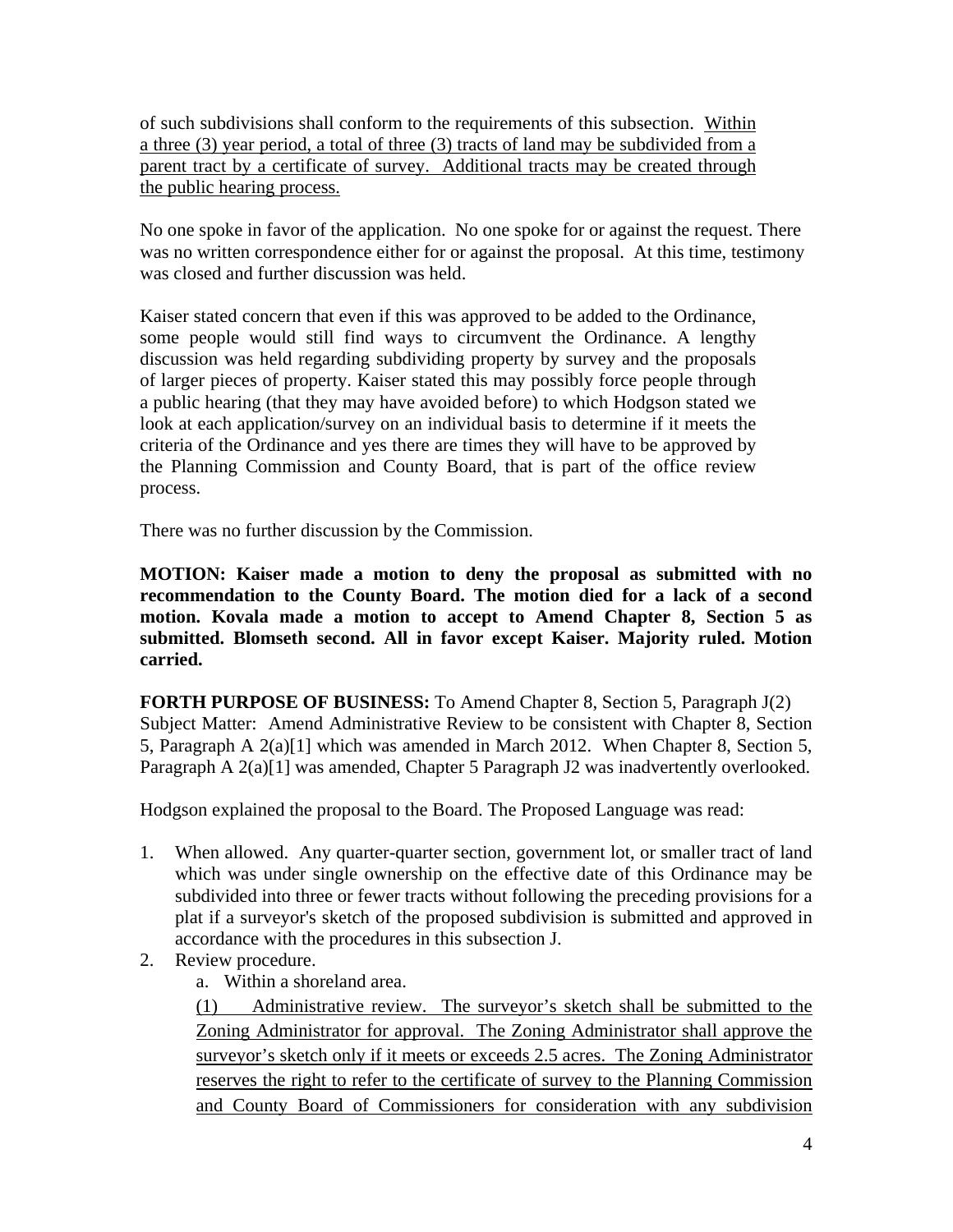proposal presenting extraordinary circumstances. Approval or disapproval of the proposed subdivision shall be conveyed to the subdivider in writing fifteen (15) days after the submission. If the proposed subdivision is disapproved, the subdivider shall be notified in writing of the reasons for the disapproval. The approval of the proposed subdivision together with a copy of the surveyor's sketch shall be filed with the County Recorder before any conveyances of the subdivided lots shall be valid. (Current subsections  $1 \& 2$  would be renumbered)

No one spoke in favor of the application. No one spoke for or against the request. There was no written correspondence either for or against the proposal. At this time, testimony was closed and further discussion was held.

The Board agreed the language was necessary for the Ordinance to be consistent. There was no further discussion by the Commission.

**MOTION: Seaworth made a motion to amend Chapter 8, Section 5, Paragraph J(2) Subject Matter: Amend Administrative Review to be consistent with Chapter 8, Section 5, Paragraph A 2(a)[1] which was amended in March 2012. Seaberg second. All in favor. Motion carried.**

**FIFTH PURPOSE OF BUSINESS:** Purpose: To Amend Chapter 8, Section 5, Paragraph M(4) Subject Matter: Amend the size of a non-riparian lot from a non-riparian lot having to be greater than five thousand (5000) sq ft.

Hodgson explained the proposal to the Board. The Proposed Language was read:

- M. Non-riparian lots. Non-riparian lots not meeting the required size of the zoning district may be allowed if the following criteria are met;
	- 1. Non-riparian lots described by metes and bounds conveyance must be described by legal description the riparian lot to which it is being attached to and the combined tract cannot be conveyed separately nor separated without county approval;
	- 2. Non-riparian lots created by platting must include in the plat dedication the legal description of the riparian lot to which it is being attached and that neither can be conveyed separately nor separated without county approval;
	- 3. The non-riparian lot and riparian lot must be located within two hundred (200) feet of each other;
	- 4. The non-riparian lot must be at least be greater than five thousand (5000) square feet in area;
	- 5. The minimum road frontage of the non-riparian lot is fifty (50) feet;
	- 6. All setbacks for the applicable zoning district shall apply to the non-riparian lots;
	- 7. The lot area of the non-riparian lot cannot be used in the calculations of impervious coverage for the riparian lot;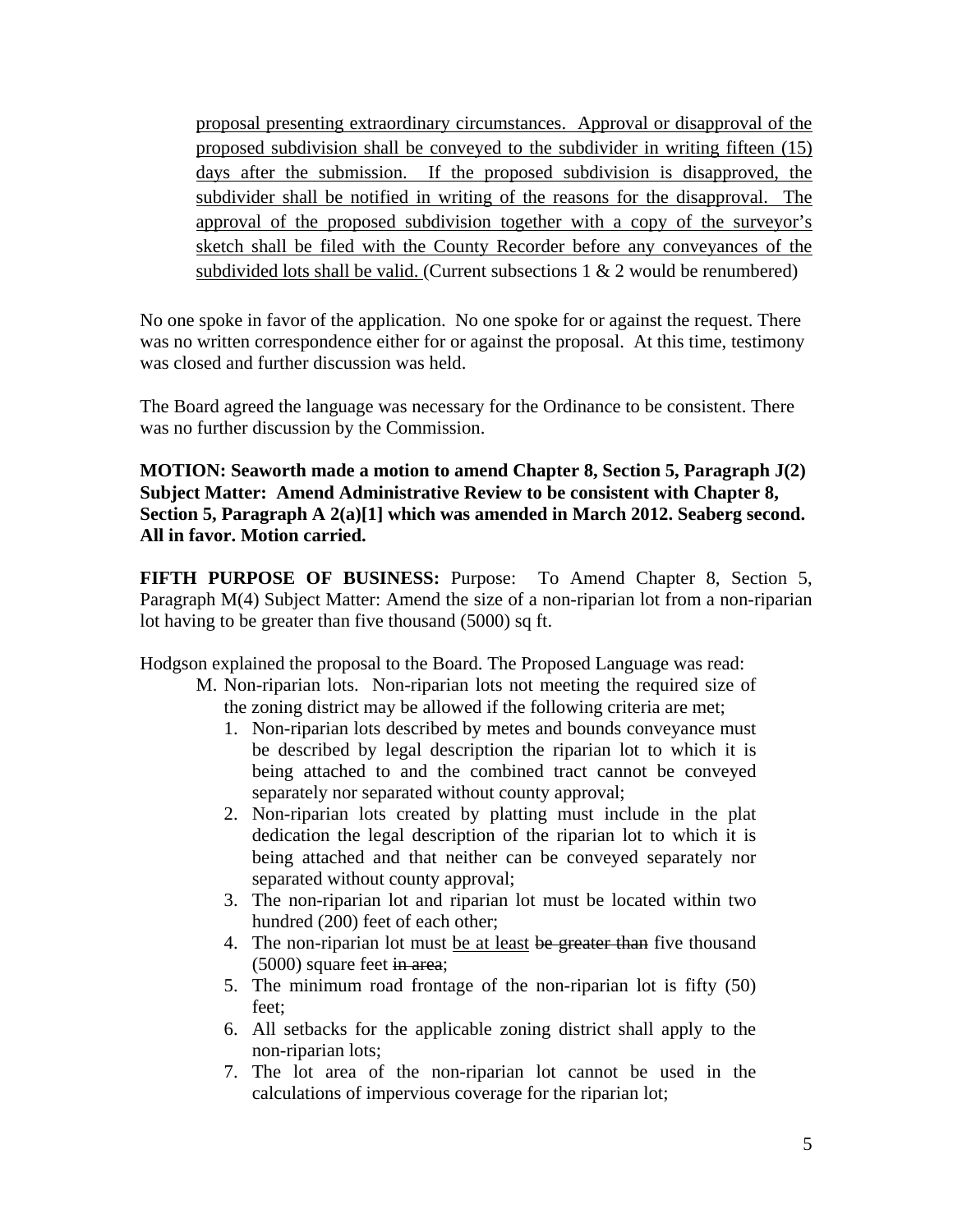8. The maximum lot coverage of the non-riparian lot cannot exceed twenty-five (25) percent of the area of the non-riparian lot.

No one spoke in favor of the application. No one spoke for or against the request. There was no written correspondence either for or against the proposal. At this time, testimony was closed and further discussion was held.

There was no further discussion by the Commission.

**Motion: Thorkildson made a motion to amend Chapter 8, Section 5, Paragraph M(4) Subject Matter: Amend the size of a non-riparian lot from a non-riparian lot having to be greater than five thousand (5000) sq ft. Kaiser second. All in favor. Motion carried.** 

At this time Vice Chairman Lien called the **Applicants Public Hearing** meeting to order. Zoning Technician Julene Hodgson recorded minutes.

Vice Chairman Lien explained the protocol for the meeting and stated that the recommendations of the Planning Commission would be forwarded to the County Board of Commissioners for final action on August 18th, 2015.

Kovala made a motion to approve the minutes for July 14th, 2015. Thorkildson second. All in favor. Motion carried.

Old Business: None

New Business:

**FIRST ORDER OF BUSINESS: APPLICANT:** Michael & Harriet Powers 437 5<sup>th</sup> Ave SE East Grand Forks, MN 56721 **PROJECT LOCATION:** E Little Cormorant Rd **LEGAL LAND DESCRIPTION:** 170043103 Lake Eunice Township Non-shoreland PT GOVT LOT 1: COMM NE COR SEC 4: W 496.45', S 363', W 523.42 SELY 310.89', ELY, SLY, WLY AL RD 275.88' TO POB; WLY & SLY AL RD 1021.18', NELY 334.64', SELY 345.18', NWLY 273.70', NW 285.63' TO POB. TRACT C., Section 04, TWP 138, Range 42 **APPLICATION AND DESCRIPTION OF PROJECT:** Request a change of zone from Agricultural to Residential for three tracts consisting of (Tract C-2) 1.9 acres, (Tract C-3) 2.0 acres and (Tract C-4) 1.77 acres.

Scott Walz explained the application to the Board on behalf of Michael Powers. Powers would like to sell some back lots and the potential buyers are riparian lot owners. The survey meets the Ordinance requirements and the proposal is for a change of zone for all parcels to residential. The area by the road is being connected to a riparian lot because it is too small to stand alone. The road surface in use is over further than the original platted road corridor for Summer Haven. Hodgson explained the current riparian owner (Nelson) is aware of the formalities they would have to go through to vacate the part of the road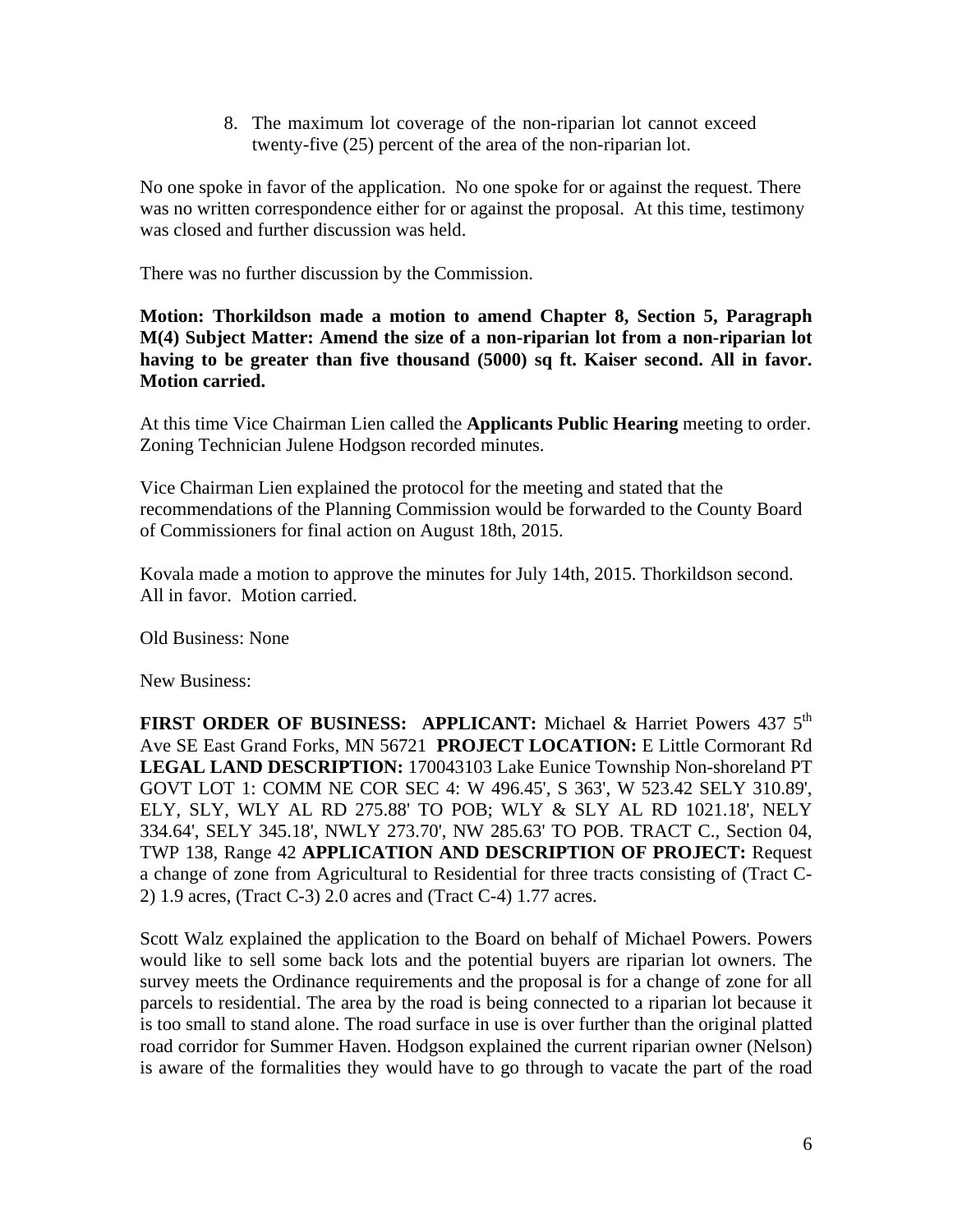that is not in use and describe the area back into the lake properties. Hodgson stated the small piece across the road cannot be used toward the 25% lot coverage of the lake lot. No one spoke in favor of the application. No one spoke for or against the request. There was no written correspondence either for or against the proposal. At this time, testimony was closed and further discussion was held.

It was the concensus of the Board that the request meets the criteria of the Ordinance.

There was no further discussion by the Commission.

**MOTION: Thorkildson made a motion to approve a change of zone from Agricultural to Residential for three tracts consisting of (Tract C-2) 1.9 acres, (Tract C-3) 2.0 acres and (Tract C-4) 1.77 acres as submitted. Kaiser second. All in favor. Motion carried to approve.** 

**SECOND ORDER OF BUSINESS: APPLICANT:** Karen Nelson 10779 Co Hwy 5 Pelican Rapids, MN 56572 **PROJECT LOCATION:** 10779 Co Hwy 5 **LEGAL LAND DESCRIPTION:** PT NW1/4 OF NW1/4 BEG 1200' E & 559.85' S OF NW COR; TH NW 115.72', S 208.11' TO RD, E AL RD 117.28', & N 218.94' TO BEG, Section 36, TWP 138, Range 43 **APPLICATION AND DESCRIPTION OF PROJECT:** Request a change of zone from Commercial to Residential to reflect the current use of the property.

Hodgson explained the application to the Board.

No one spoke in favor of the application. No one spoke for or against the request. There was no written correspondence either for or against the proposal. At this time, testimony was closed and further discussion was held.

It was the consensus of the Board that the request meets the criteria of the Ordinance and the request reflects the use of the property.

There was no further discussion by the Commission.

**MOTION: Kaiser made the motion to approve a change of zone from Commercial to Residential to reflect the current use of the property as submitted. Kovala second. All in favor. Motion carried to approve.** 

**THIRD ORDER OF BUSINESS: APPLICANT:** Kelly Brackett 24062 Cherry Hill Rd Detroit Lakes, MN 56501 **PROJECT LOCATION:** 24062 Cherry Hill Rd **LEGAL LAND DESCRIPTION:** Lot 1 Block 2 Sunnyvale, Section 30, TWP 139, Range 41 **APPLICATION AND DESCRIPTION OF PROJECT:** Request a change of zone from Agricultural to Residential for one tract consisting of (Tract B) 1.41 acres.

Hodgson explained the application to the Board.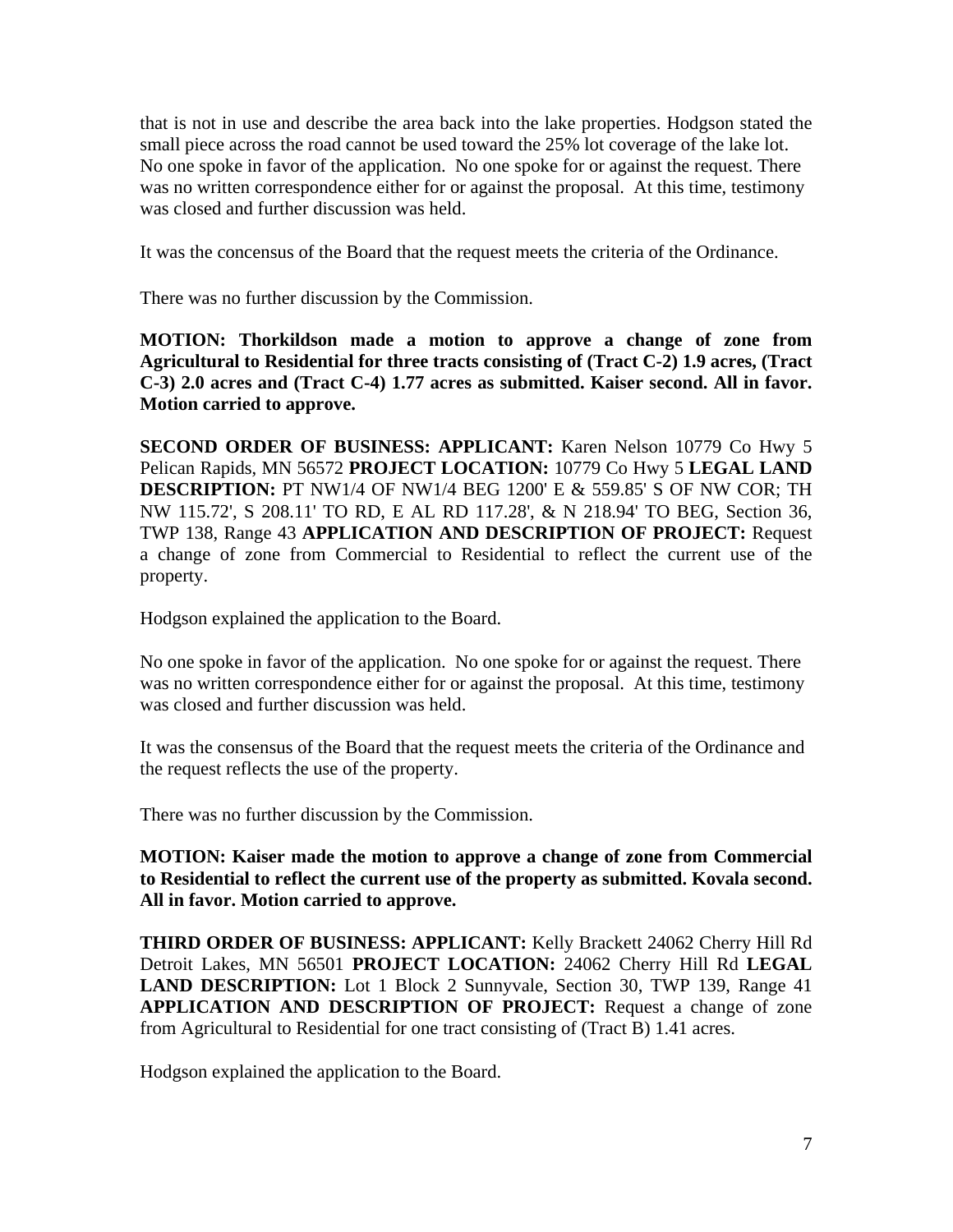No one spoke in favor of the application. No one spoke for or against the request. There was no written correspondence either for or against the proposal. At this time, testimony was closed and further discussion was held.

Johnston stated the area is all residential use parcels. It was the consensus of the Board that the request meets the criteria of the Ordinance.

There was no further discussion by the Commission.

**MOTION: Johnston made a motion to approve a change of zone from Agricultural to Residential for one tract consisting of (Tract B) 1.41 acres due to the request meets the criteria of the Ordinance. Kovala second. All in favor. Motion carried to approve.** 

**FORTH ORDER OF BUSINESS: EAW REVIEW:** Review of comments submitted/received regarding a proposal for gravel/aggregate extraction to exceed 40 acres on parcel  $06.0402.001$  Section 29 S  $\frac{1}{2}$  of NW  $\frac{1}{4}$  Cormorant Township with Contractors Leasing/Kost Materials and determination if project needs an EIS. Conditional Use Permit application pending for upcoming Public Hearing.

Evenson-Marden explained the review process to the Board. The review was completed with findings/facts of conclusion. Staff reviewed and prepared responses to each comment issued.

The Planning Commission concluded the following:

- 1. This "Finding of Fact and Record of Decision" document and related documentation for the project that we prepared in compliance with the procedures of the Minnesota Environmental Policy Act and Minnesota Rules, Part 4410.1000-4410.1700.
- 2. This "Finding of Fact and Record of Decision" document and related documentation for the project have satisfactorily addressed all of the issues for which formation could have been reasonably obtained.
- 3. This project does not have the potential for significant negative environmental effects based upon the above findings and evaluation of the following four criteria as specified in Minnesota Rules, Part 4410.1700, Subp. 7:

 The type, extent, and reversibility of environmental effects; The cumulative potential effects of related or anticipated future projects; The extent to which the environmental effects can be mitigated by ongoing public regulatory authorities; and

 The extent to which environmental effects can be anticipated and controlled as a result of other available environmental studies undertaken by public agencies or the project proposer, including other Environmental Impact Statements (EIS).